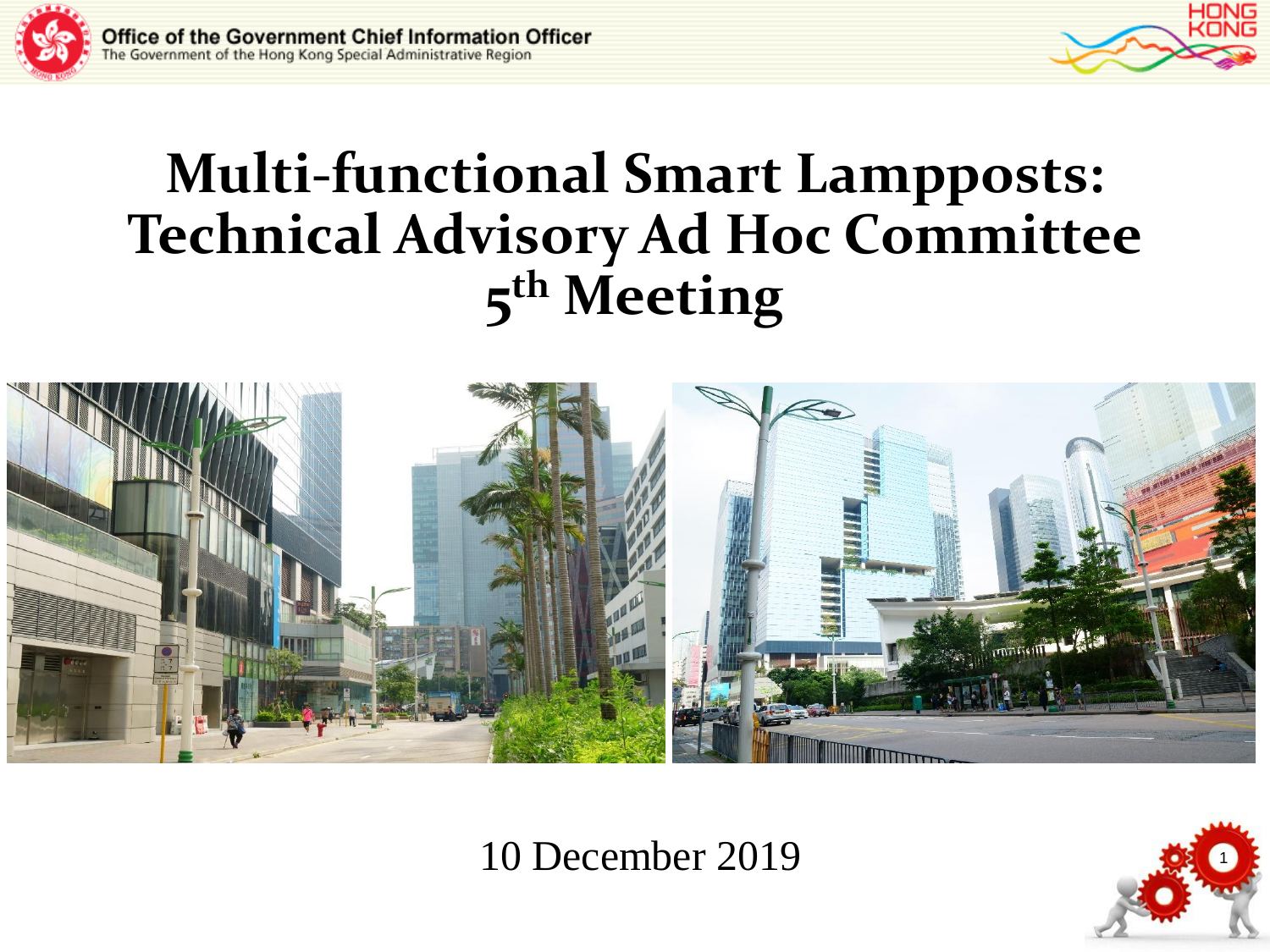



# **Meeting Agenda**

**Date:** 10 December 2019 (Tuesday)

**Time:** 9:30 a.m. – 11:30 a.m.

**Venue:** Conference Room, 15/F Wanchai Tower

#### **Agenda:**

- 1. Confirmation of Minutes of Last Meeting
- 2. Summary of Smart Lamppost Applications
- 3. Proposed Enhancement on Smart Lamppost Applications
- 4. Proposed Enhancement on Transparency and Public Engagement
- 5. Proposed Enhancement on Governance Mechanism
- 6. Any Other Business

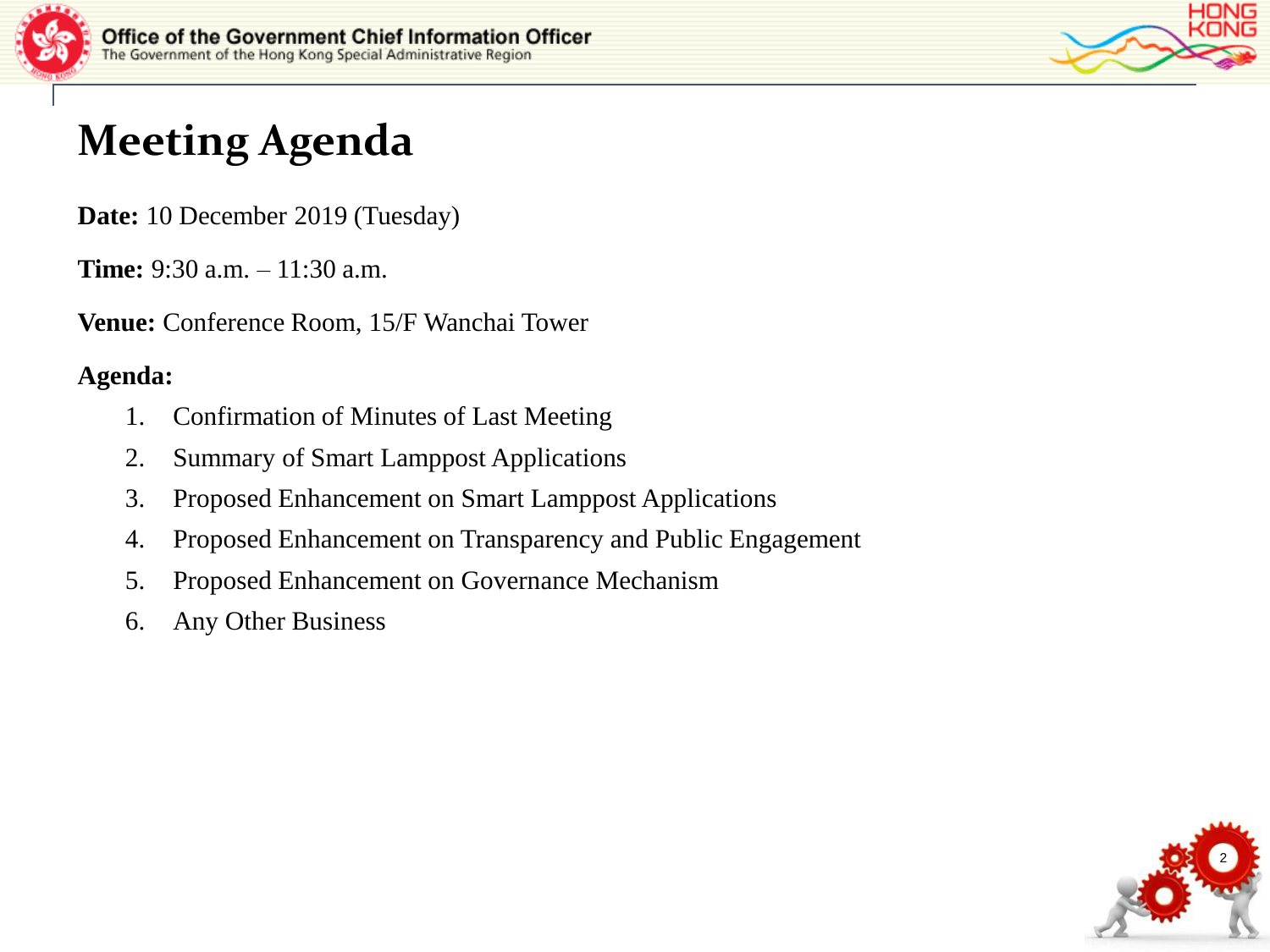



# **Summary of Smart Lamppost Applications**

The functions and applications for the smart lampposts pilot scheme include:

- a) collect meteorological and air quality data at district level by meteorological sensors (HKO) and air quality sensors (EPD) respectively and disseminate data to the public through Public Sector Information Portal (data.gov.hk). As no personal data is collected, there is no personal privacy issue;
- b) provide more accurate positioning services with RFID Tag, Geo-QR Code and Bluetooth beacon (LandsD) to support the development of location-based applications by the Government and the public. As no personal data is collected, there is no personal privacy issue though more transparency on the technologies and applications is desired;
- c) collect traffic data through thermal detector, ALPR and Bluetooth detector (TD), and monitor traffic status and road incidents with traffic snapshot images, video detector and pan-tilt-zoom (PTZ) surveillance camera (TD) for better traffic planning and management;
- d) monitor illegal dumping activities (EPD) for planning relevant law enforcement operations; and
- e) facilitate 5G network development of Hong Kong and provision of free Wi-Fi services for the public and tourists.

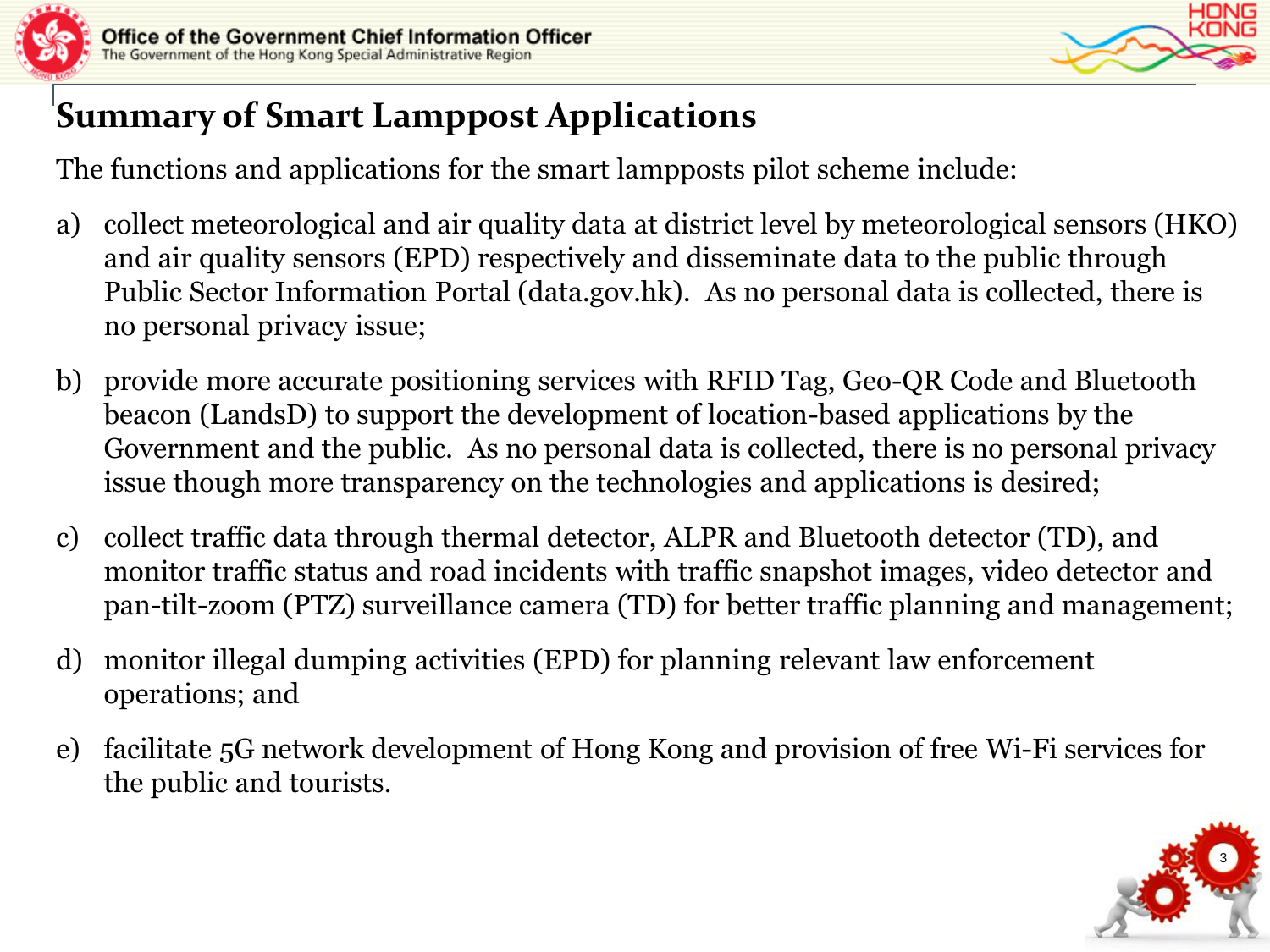

#### **Illegal Dumping Monitoring** (EPD)

• Collect information for planning and operation against illegal dumping activities

- $\checkmark$  Address strong privacy concern of public on camera devices and related applications on smart lampposts, suitable technologies other than cameras will be explored for this application to be installed on smart lampposts for effective privacy protection as well as monitoring and detection of illegal dumping activities
- $\checkmark$  New application will go through the new governance mechanism before implementing on smart lampposts

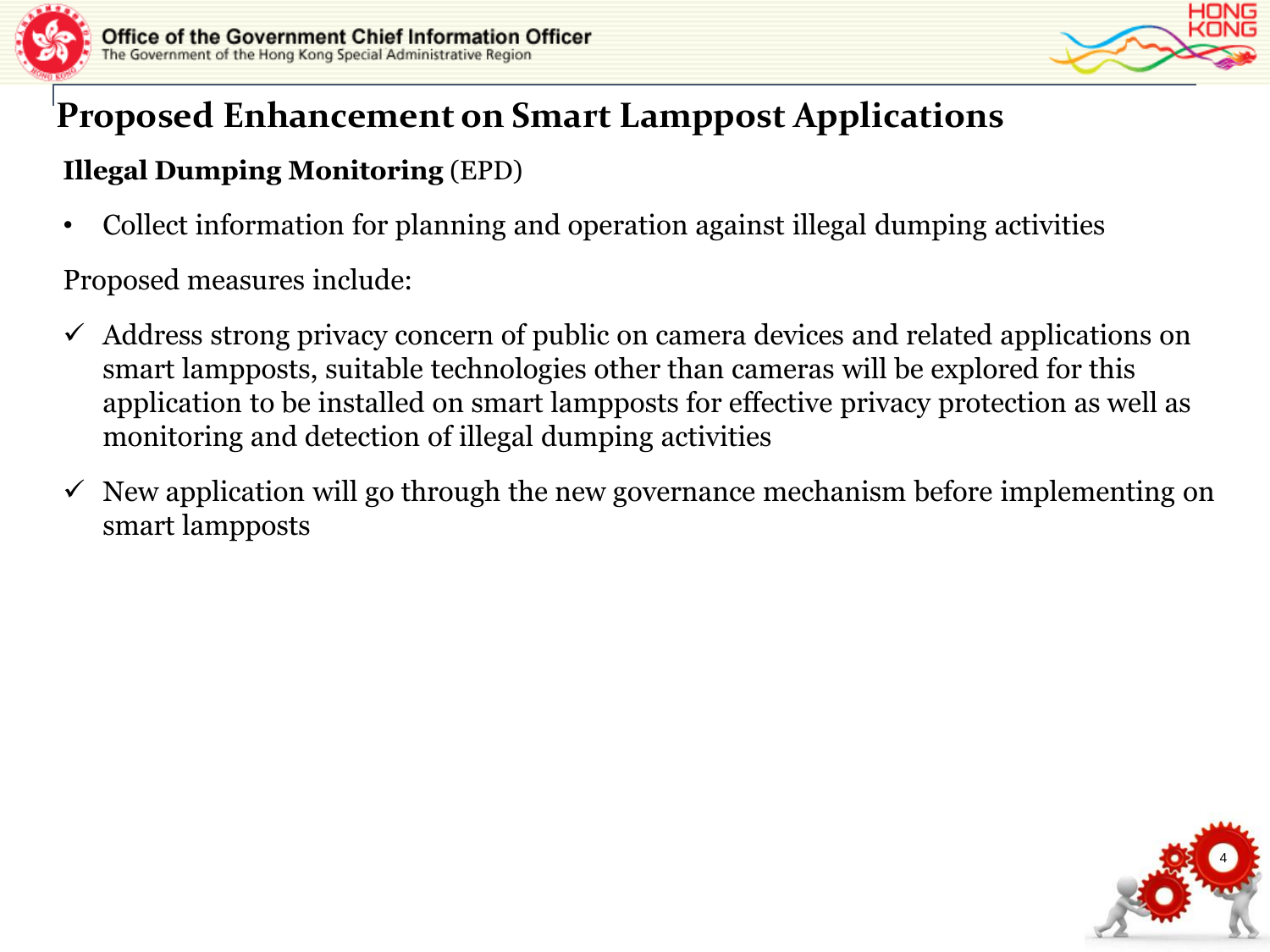

#### **Bluetooth Beacon**, **Geo-QR Code** and **RFID Tag** (LandsD)

- No collection of data
- No personal privacy issue

- $\checkmark$  Provide information on the technical specifications, functions and operations of the positioning devices on smart lamppost thematic website for public reference
- $\checkmark$  Provide usage guidelines on the positioning devices to facilitate interested developers to understand and utilise the functions and data provided via the smart lampposts to develop innovative applications

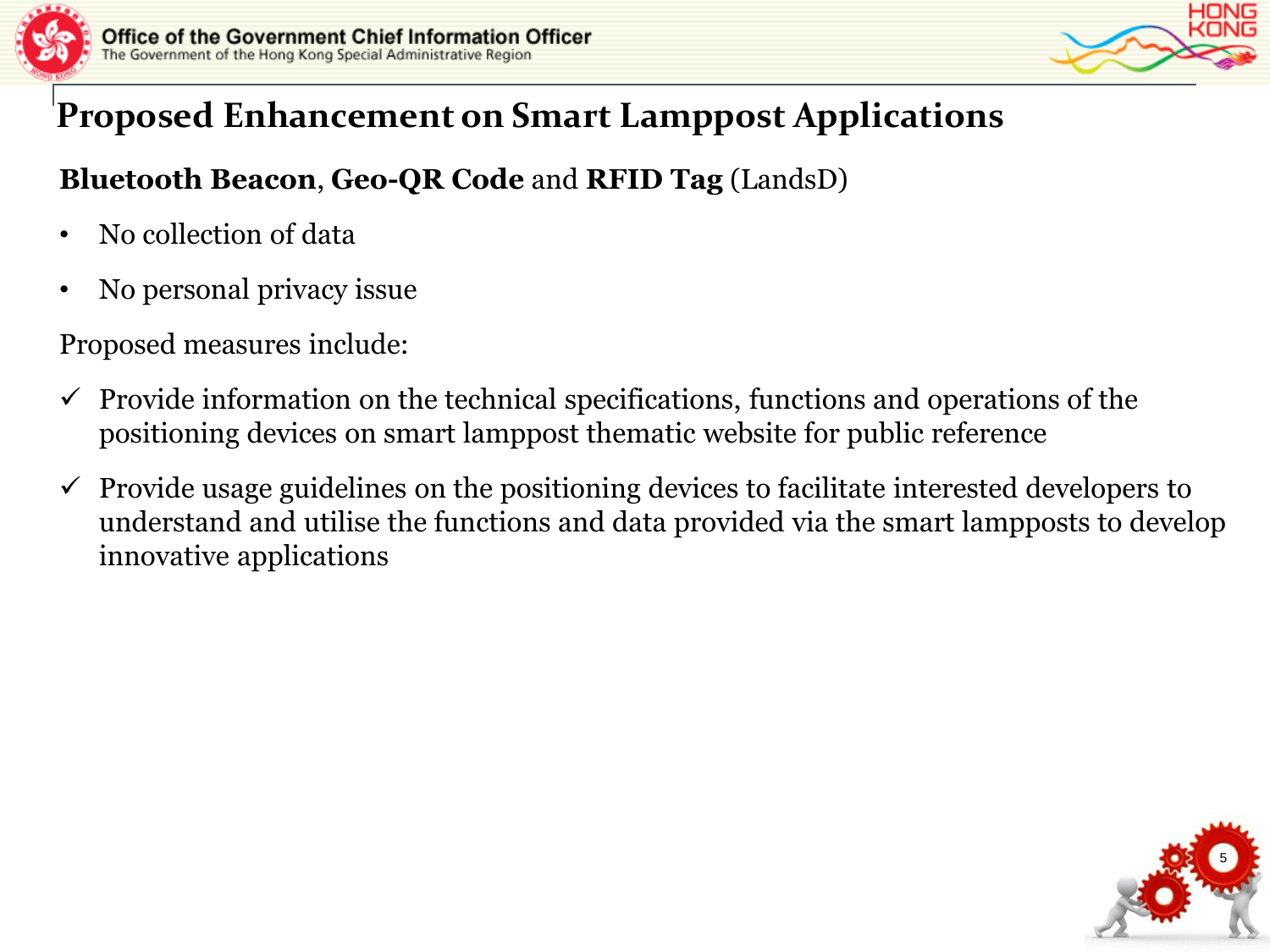



# **Proposed Enhancement on Smart Lamppost Applications Traffic Snapshot Images** (TD)

- Low resolution image (320 x 240) without collecting personal data
- Provide traffic snapshot images as open data for sharing with public

- $\checkmark$  Due to strong privacy concern of public on camera devices and related applications on smart lampposts, this application is not proposed to be installed on smart lampposts
- Explore alternative technologies which are privacy-friendly and capable to fulfill the requirement of providing traffic data as open data for sharing with public
- $\checkmark$  New application will go through the new governance mechanism before implementing on smart lampposts

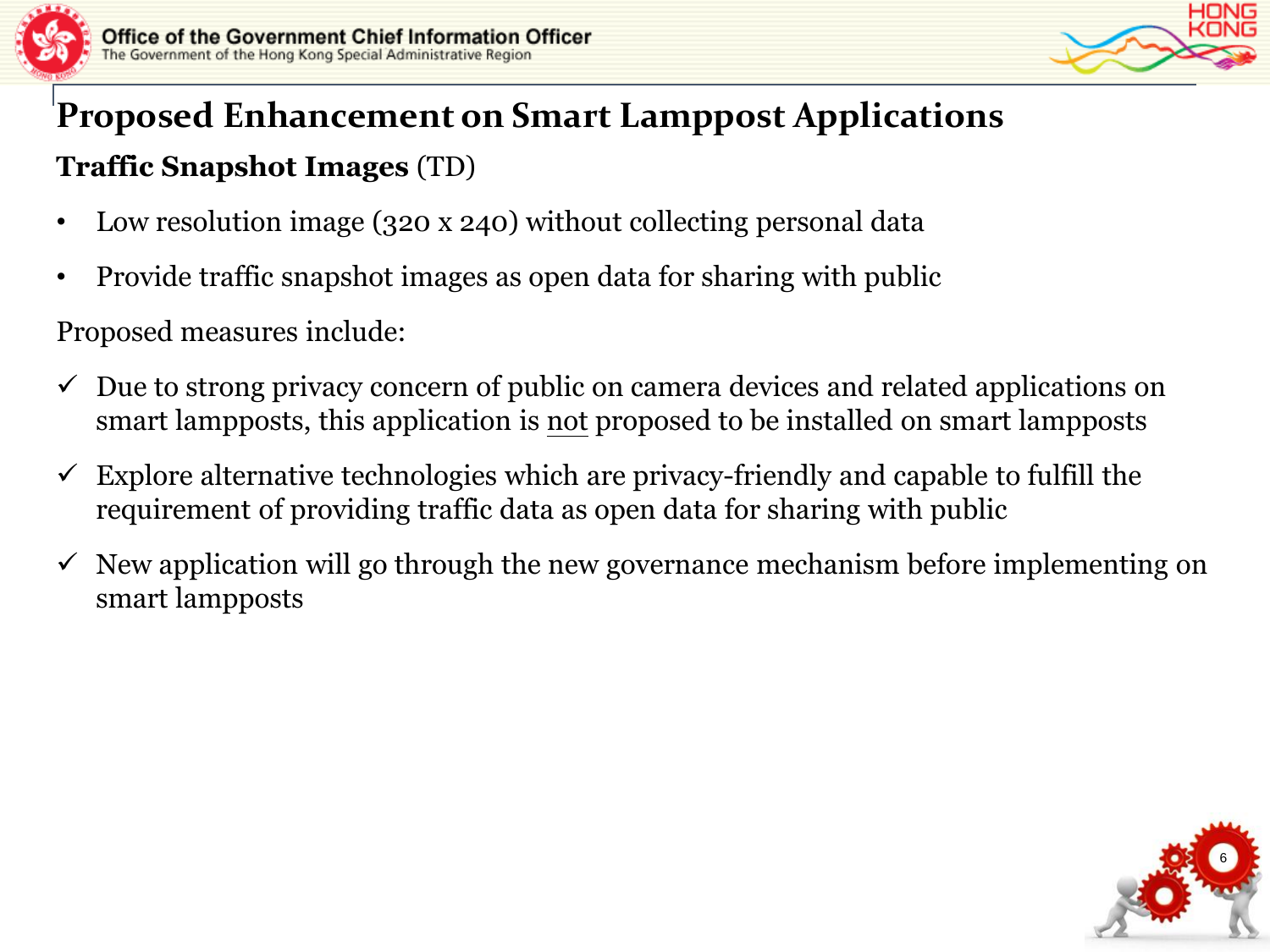

### **Thermal Detector** (TD)

- Only thermal image without collecting personal data
- Collect traffic flow and speed information for analysis and as open data for sharing with public

- $\checkmark$  Provide information on the technical specifications, functions and operations of the device on smart lamppost thematic website for public reference
- $\checkmark$  Display clear message and sample photo on smart lampposts and sample photo via smart lamppost thematic website showing the actual views collected by the device
- $\checkmark$  Conduct comprehensive security risk assessment and audit and privacy impact assessment on the application regularly based on international standards (e.g. ISO 27001 & ISO 27701), and publish the reports on thematic website for public reference

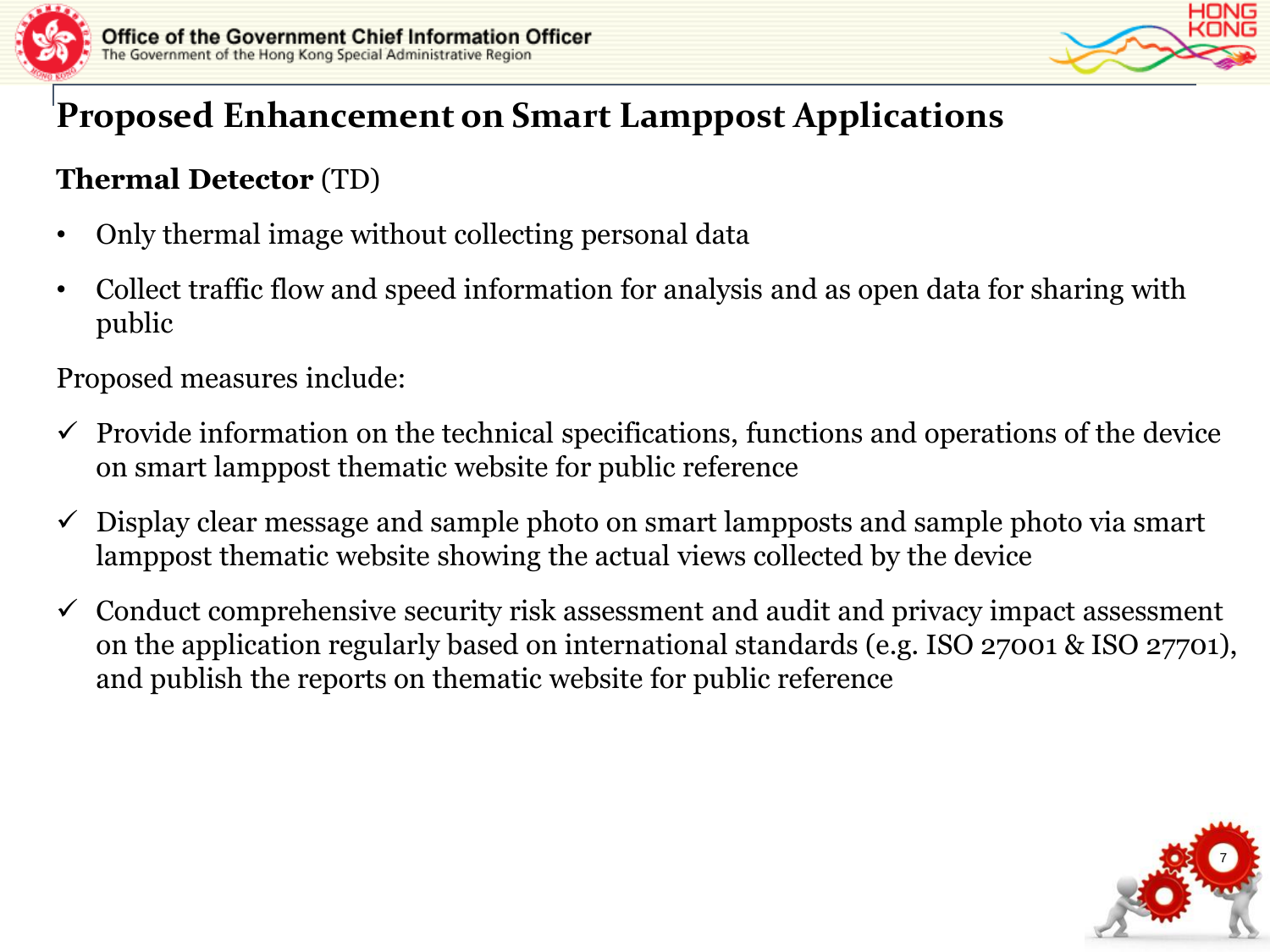

- Collect images for car plate number identification
- Collect traffic flow and vehicle classification information for survey and as open data for sharing with public

- $\checkmark$  Consider adopting LIDAR as alternative technology (fewer vehicle classes will be collected for the survey comparing to ALPR)
- $\checkmark$  Provide information on the technical specifications, functions and operations of the device on smart lamppost thematic website for public reference
- $\checkmark$  Display clear message and sample photo on smart lampposts and sample photo via smart lamppost thematic website showing the actual views collected by the device
- $\checkmark$  Conduct comprehensive security risk assessment and audit and privacy impact assessment on the application regularly based on international standards (e.g. ISO 27001 & ISO 27701), and publish the reports on thematic website for public reference

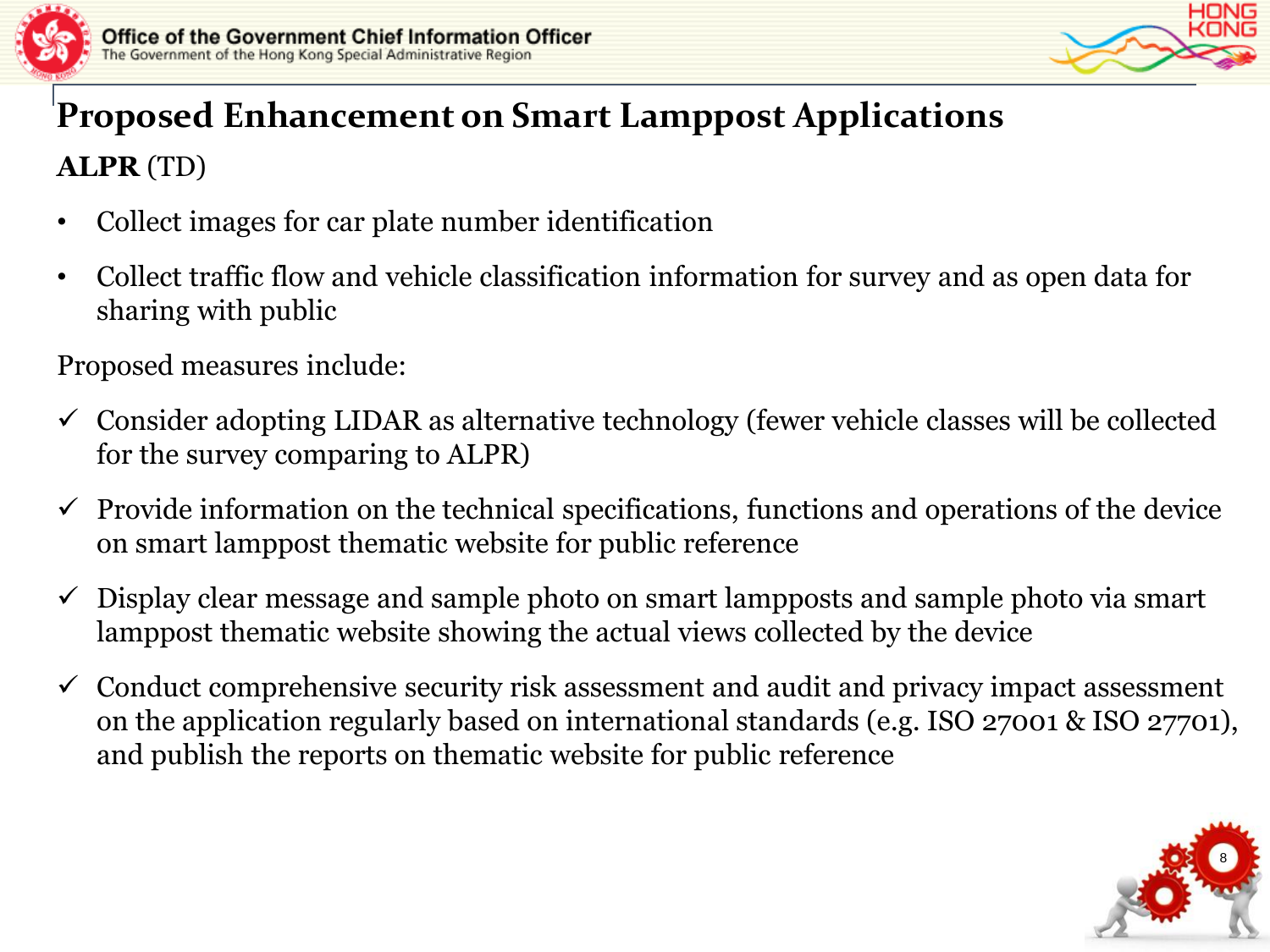

#### **Bluetooth Detector** (TD)

- Compare partial MAC addresses of Bluetooth devices
- Collect estimated average journey time and vehicular speed for analysis and as open data for sharing with public

- $\checkmark$  Due to strong privacy concern of public on Bluetooth detectors on smart lampposts, this application is not proposed to be installed on smart lampposts
- $\checkmark$  Explore alternative technologies which are privacy-friendly and capable to fulfill the application requirements
- $\checkmark$  New application will go through the new governance mechanism before implement on smart lampposts



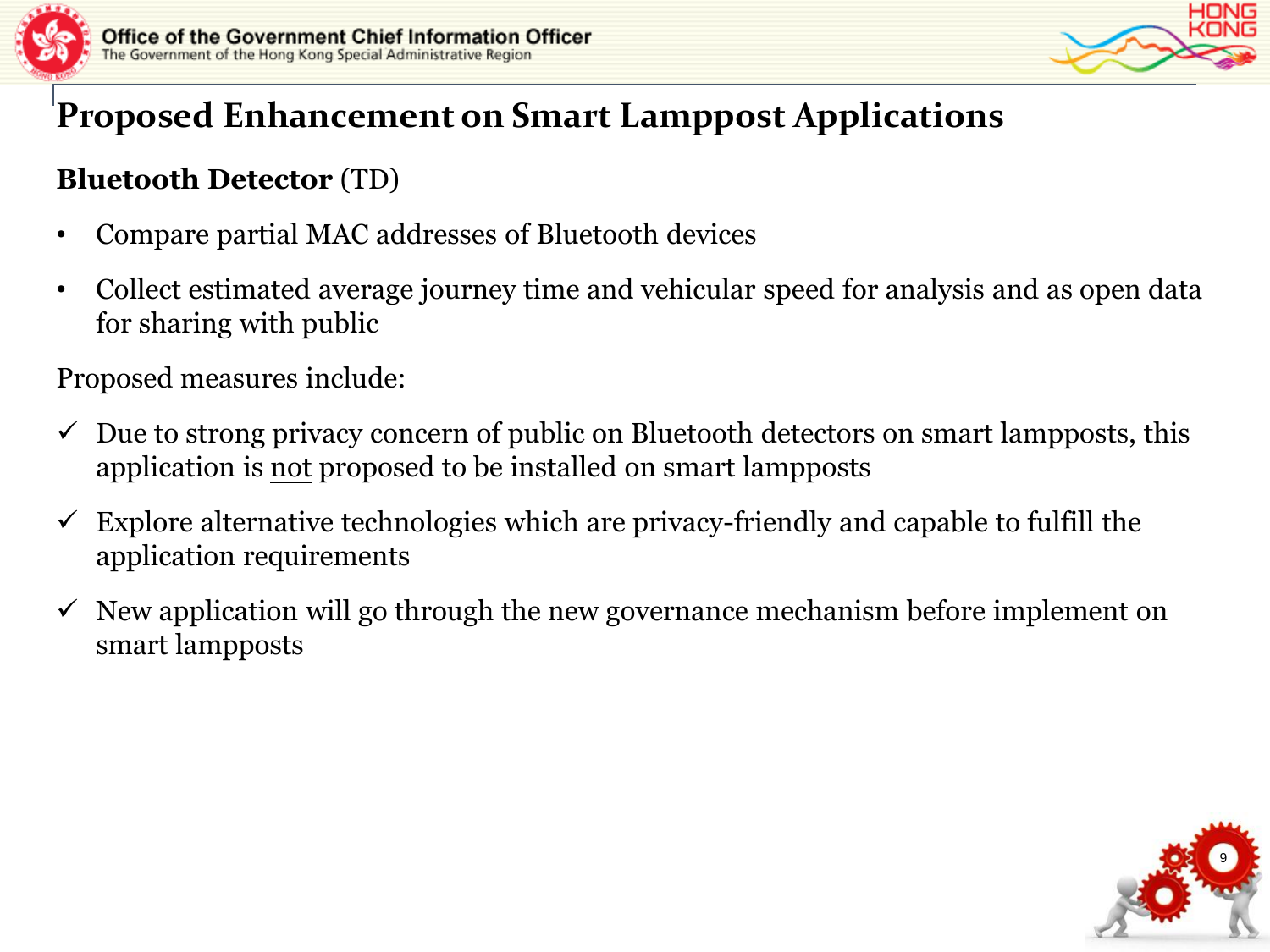

# **Proposed Enhancement on Smart Lamppost Applications Video Detector** (TD)

- Low resolution image (320 x 240), video (320 x 240), thermal image (640x 480)
- Collect traffic data (traffic flow & speed), detect incident, monitor traffic condition and provide traffic snapshot images as open data for sharing with public

- $\checkmark$  Due to strong privacy concern of public on camera devices and related applications on smart lampposts, this application is not proposed to be installed on smart lampposts
- $\checkmark$  Consider replacing by Thermal Detector (to collect traffic flow and speed data only)
- $\checkmark$  Provide information on the technical specifications, functions and operations of the device on smart lamppost thematic website for public reference
- $\checkmark$  Display clear message and sample photo on smart lampposts and sample photo via smart lamppost thematic website showing the actual views of collected by the device
- $\checkmark$  Conduct comprehensive security risk assessment and audit and privacy impact assessment on the application regularly based on international standards (e.g. ISO 27001 & ISO 27701), and publish the reports on thematic website for public reference

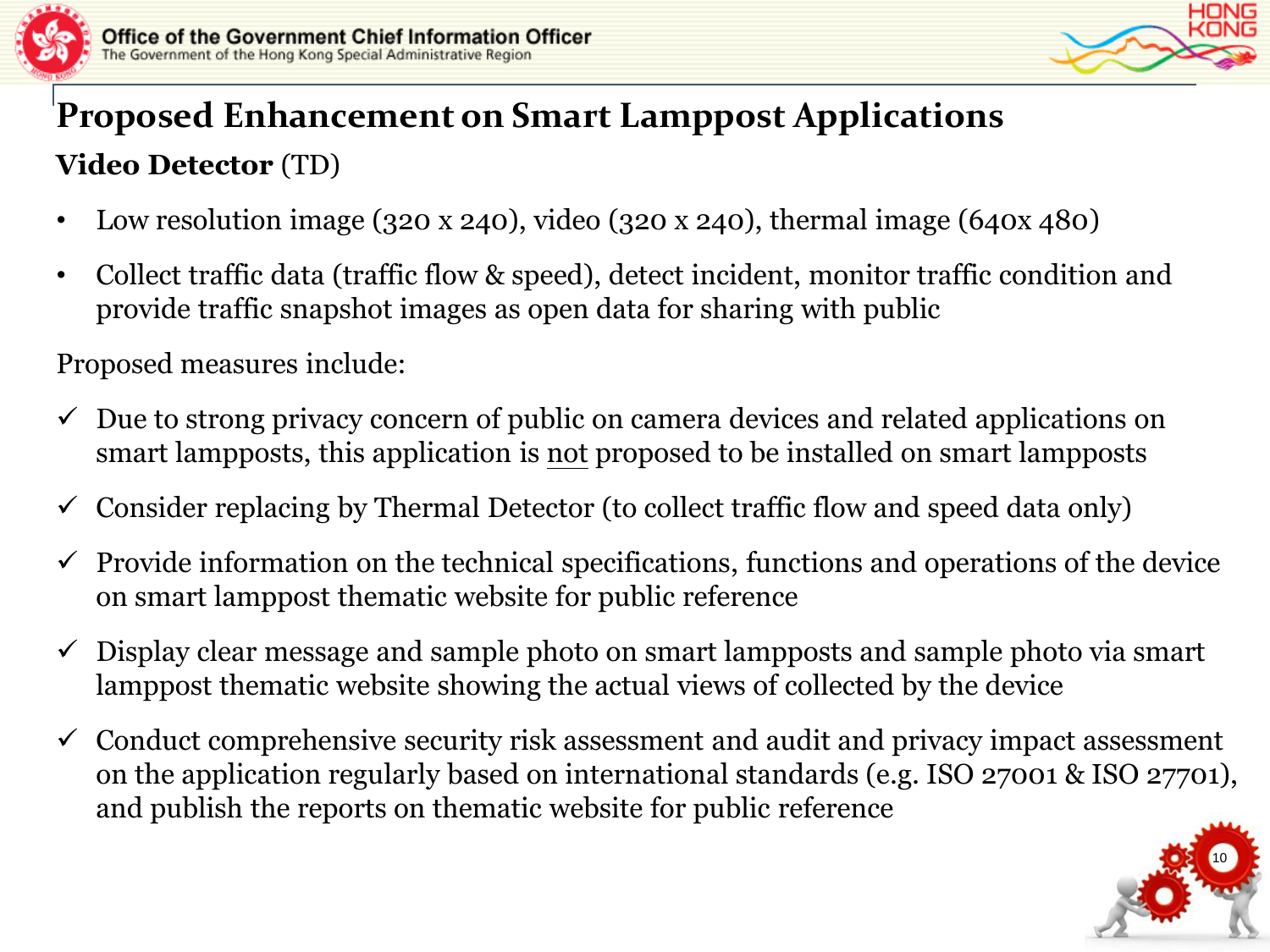

#### **PTZ Surveillance Camera** (TD)

- Video stream at 752 x 582 or less pixels without collecting personal data
- Monitor real-time traffic condition at critical location and facilitate prompt incident management

- $\checkmark$  Due to strong privacy concern of public on camera devices and related applications on smart lampposts, this application is not proposed to be installed on smart lampposts
- $\checkmark$  Explore alternative technologies which are privacy-friendly and capable to fulfill the requirements of monitoring real-time traffic condition and prompt incident management
- $\checkmark$  New application will go through new governance mechanism before implementing on smart lampposts

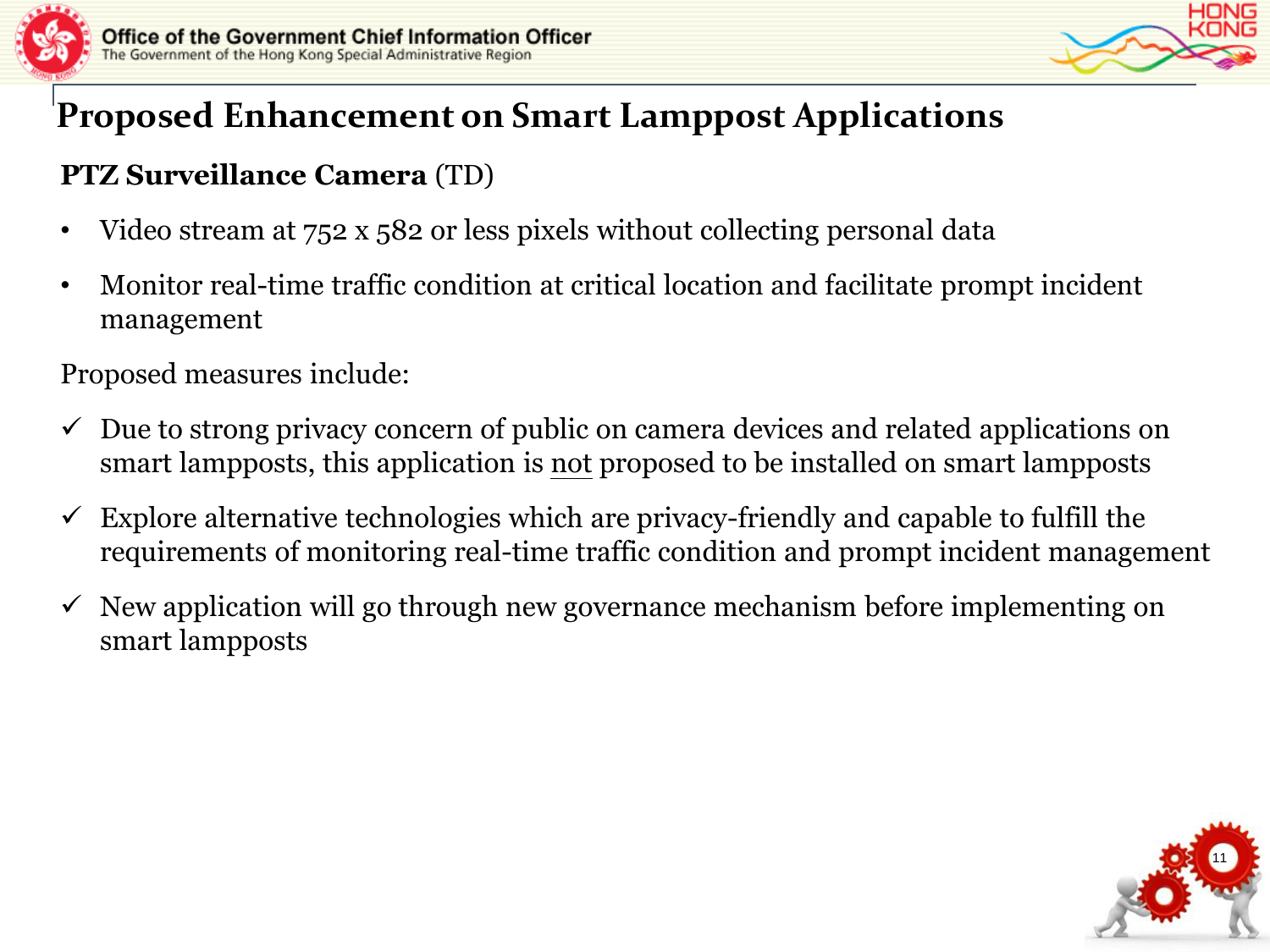



12

# **Proposed Enhancement on Transparency and Public Engagement**

- 1. Publish device and application list, and relevant technical documents (e.g. management summary of the Security Risk Assessment and Audit Report, Privacy Impact Assessment Report, in both Chinese and English)
- 2. Disseminate ongoing development of the project periodically through website and social media
- 3. Develop promotional materials, e.g. short videos, infographics, FAQs, etc. through website and social media
- 4. Organise and participate in public events, exhibitions and forums, and engage professional institutions and general public, e.g. partner with local research lab on device testing and certification; reserve spaces in smart lampposts for devices / projects from students or academic researches for educational purposes, etc.
- 5. Lamppost design and functions
	- No storage and processing capability on smart lampposts
	- Make the devices on smart lampposts more transparent and visible to public
	- Illustrate the devices and applications installed on the smart lampposts to public through picture / diagram / QR code, etc.